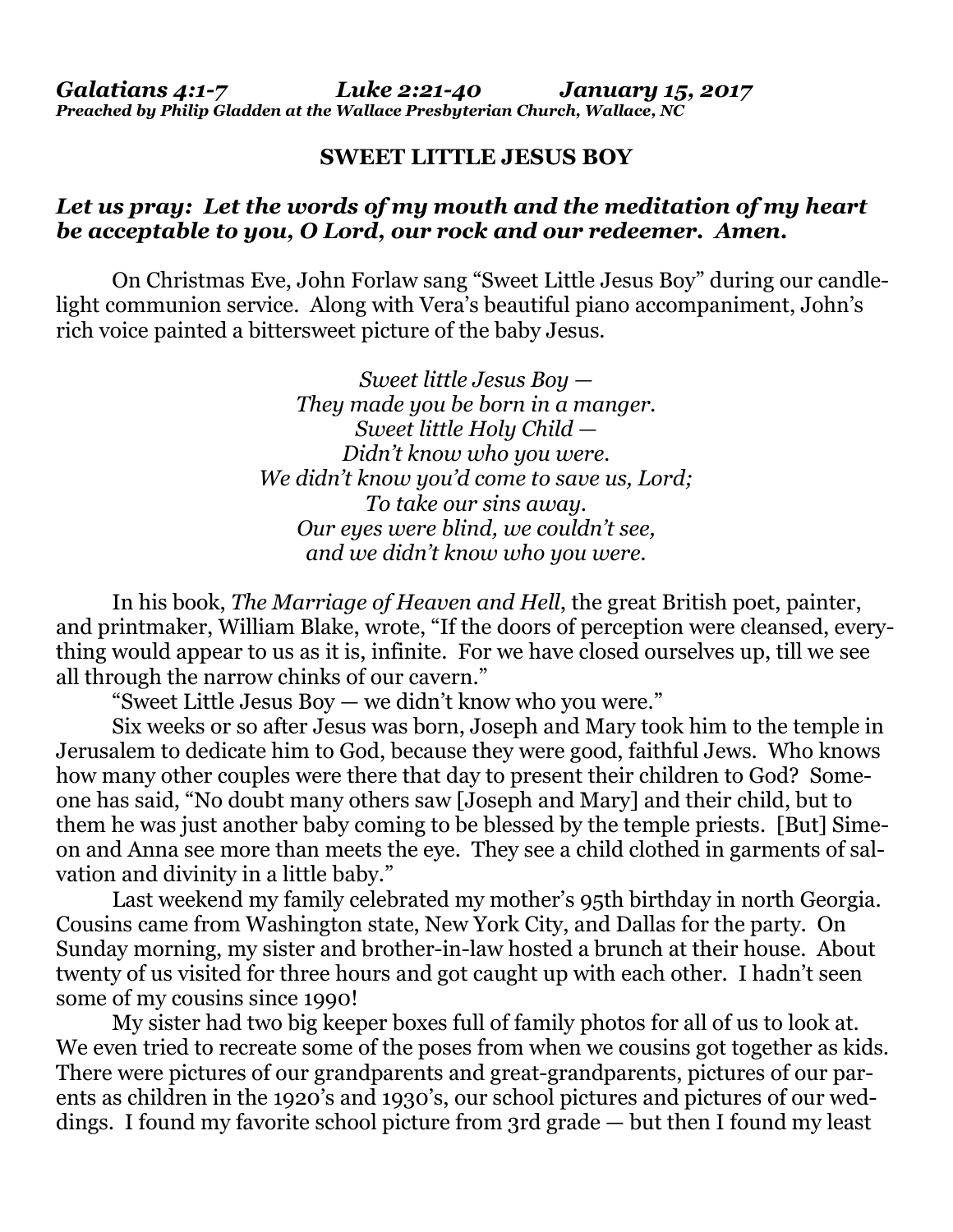favorite school picture from 9th grade! As we passed the pictures around, we told stories, reminisced, and strengthened and renewed our family ties. Since we are scattered across the United States, it was good to reconnect with family.

My cousin Anne, my niece Georgia, and her daughter Molly took lots of pictures at the birthday party on Saturday afternoon and during the Sunday brunch. This week they posted the pictures on FaceBook and in Dropbox. One of my favorites photos is of my six-month-old great-nephew, Blake, sitting in my 95-year-old mother's lap. My mom is looking at her great-grandson with great love. On the other hand, Blake is looking intently at the controls of her motorized wheelchair. It didn't take Blake long to figure out how to turn the chair on and, before my mom and the rest of us knew it, he had pushed the joystick and she went rolling across the living room floor!

As I looked at that picture of Mama and Blake, and then read the gospel story about the baby Jesus in the temple, I thought about how we don't have a big keeper box full of pictures and stories about sweet little Jesus boy. Three weeks ago we heard Luke's story about the shepherds visiting the newborn baby lying in the manger. Two weeks ago we heard about the wise men visiting the child and presenting their gifts. Today we hear about the baby getting circumcised and being named Jesus, and about Joseph and Mary dedicating him to God. Next Sunday we will hear a story about the 12-year-old Jesus listening to the teachers in the temple in Jerusalem and asking them questions. And that's all we know about the sweet little Jesus boy, until he turns 30 and begins his public ministry.

As much as we might wonder and speculate about what Jesus was like as a fiveyear old or a teenager . . . as much as we might wonder and speculate what it was like for Joseph and Mary to raise Jesus . . . as much as we might wonder and speculate what the neighbors in Nazareth thought about the carpenter's son as they watched him grow up along with their own kids — we just don't know who he was in those growing-up years.

But we do find out a lot about this sweet little Jesus boy in this gospel story that comes between the Christmas story and the beginning of Jesus' ministry. We find out that:

\* he was raised by faithful and observant Jewish parents, who were careful to do what the law required;

\* "he was called Jesus, the name given by the angel before he was conceived in the womb." Borrowing from Matthew's Christmas story, we know that Joseph was to name him Jesus, "for he will save his people from their sins";

\* he was designated as holy to God;

\* he was the Lord's Messiah, which Mark tells us in the opening line of his own gospel — "The beginning of the good news of Jesus Christ, the Son of God";

\* he was God's "salvation" for all people, which is what the angel declared to the shepherds  $-$  "Do not be afraid; for see  $-1$  am bringing you good news of great joy for all the people: to you is born this day in the city of David a Savior, who is the Messiah";

\* he was "a light for the Gentiles or nations, and for glory to God's people Israel."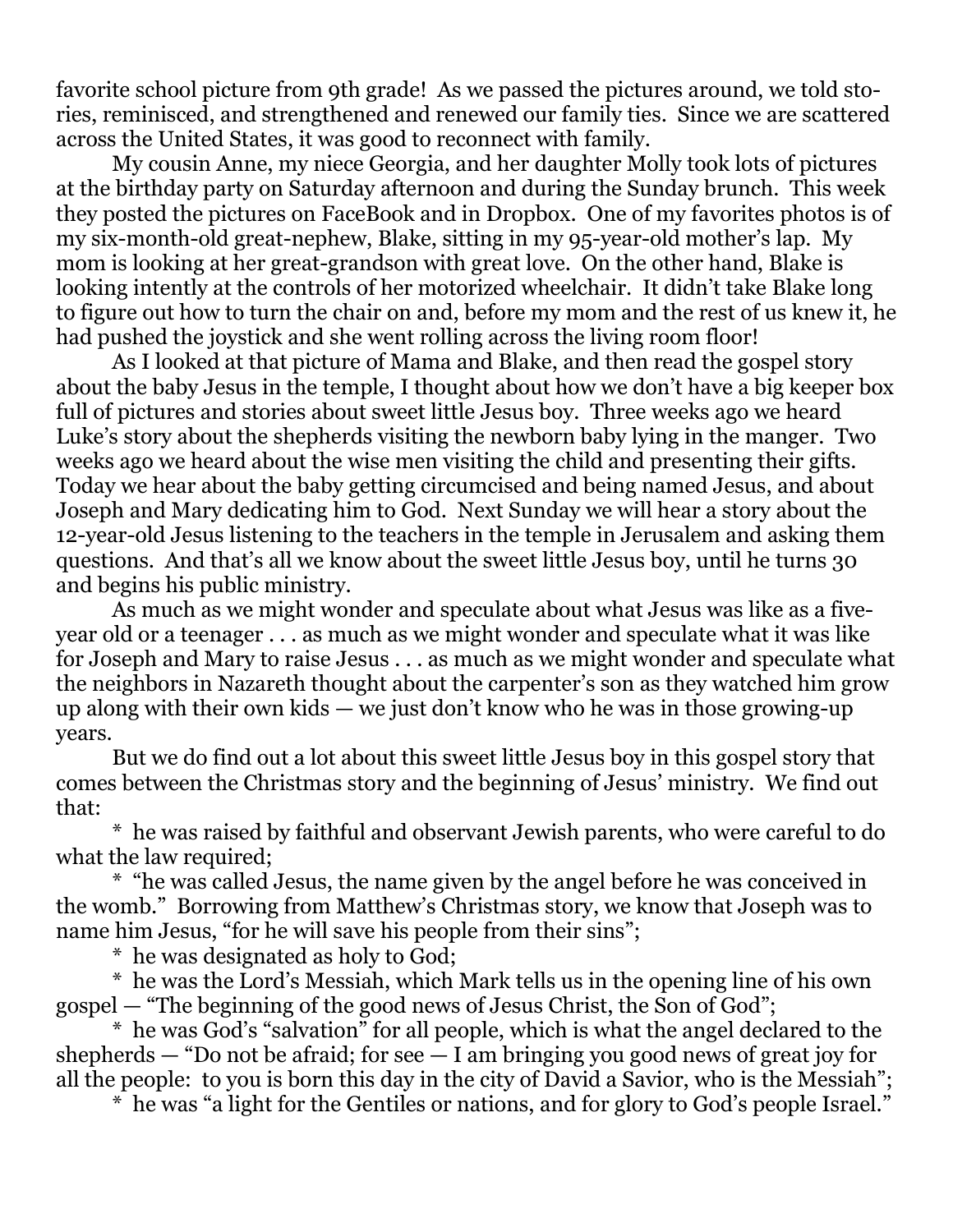Joseph and Mary may have already known all of that about their baby boy. After all, they had heard some pretty amazing things about Jesus from the shepherds and the wise men. However, they were still amazed at what Simeon said about their child. But then they heard more than they probably really wanted to know. Simeon held their child in his arms and said about him, "This child is destined for the falling and rising of many in Israel, and to be a sign that will be opposed so that the inner thoughts of many will be revealed — and a sword will pierce your own soul too." (Luke 2:34-35)

The footnotes in my study Bible comment, "Simeon's second oracle sounds a prophetic warning. How the child is destined to cause *the falling and the rising of many* will become clear in the conflict between God's saving purpose and human opposition to this sign." As John sang on Christmas Eve,

> *You have told us how, we are tryin'! Master, you have showed us how, even when you were dyin'. Just seems like we can't do right, Look how we treated you. But please, sir, forgive us, Lord — We didn't know who you were.*

Not only do we find out a lot about sweet little Jesus boy in this story, we also find out about Simeon and Anna. They were:

- \* righteous and devout;
- \* looking forward to the consolation, redemption, setting free, salvation of Israel;
- \* guided by the Holy Spirit;
- \* praising and worshiping God;
- \* trusting in God's promises and power.

That's probably why Simeon and Anna saw the couple carrying their baby into the temple and knew who he was — God's salvation for all people.

Yesterday our elders and I spent some time on retreat here at the church. We worshiped and prayed and studied God's Word together. We talked a lot about the "why" of our congregation. What is most important? What is it that guides us in what we do and how we do it? Better yet, *who is it who* guides us in what we do and how we do it? Then we talked about how best to help our congregation keep our focus on God's salvation in Jesus Christ by the power of the Holy Spirit as we try to do what God is calling us to do as the Wallace Presbyterian Church.

In May 1860, Amherst W. Kellogg from Milwaukee, Wisconsin visited the Republican National Convention in Chicago, along with S.S. Daggett, the president of the Northwestern Mutual Life Insurance Company, for which Mr. Kellogg worked. Daggett and Kellogg supported William Seward for president, and felt sure he would be nominated. However, they were ready to support whomever the convention nominated.

Abraham Lincoln was nominated by the Illinois delegation. New York favored Seward. Salmon P. Chase was supported by Ohio. Edward Bates was Missouri's favor-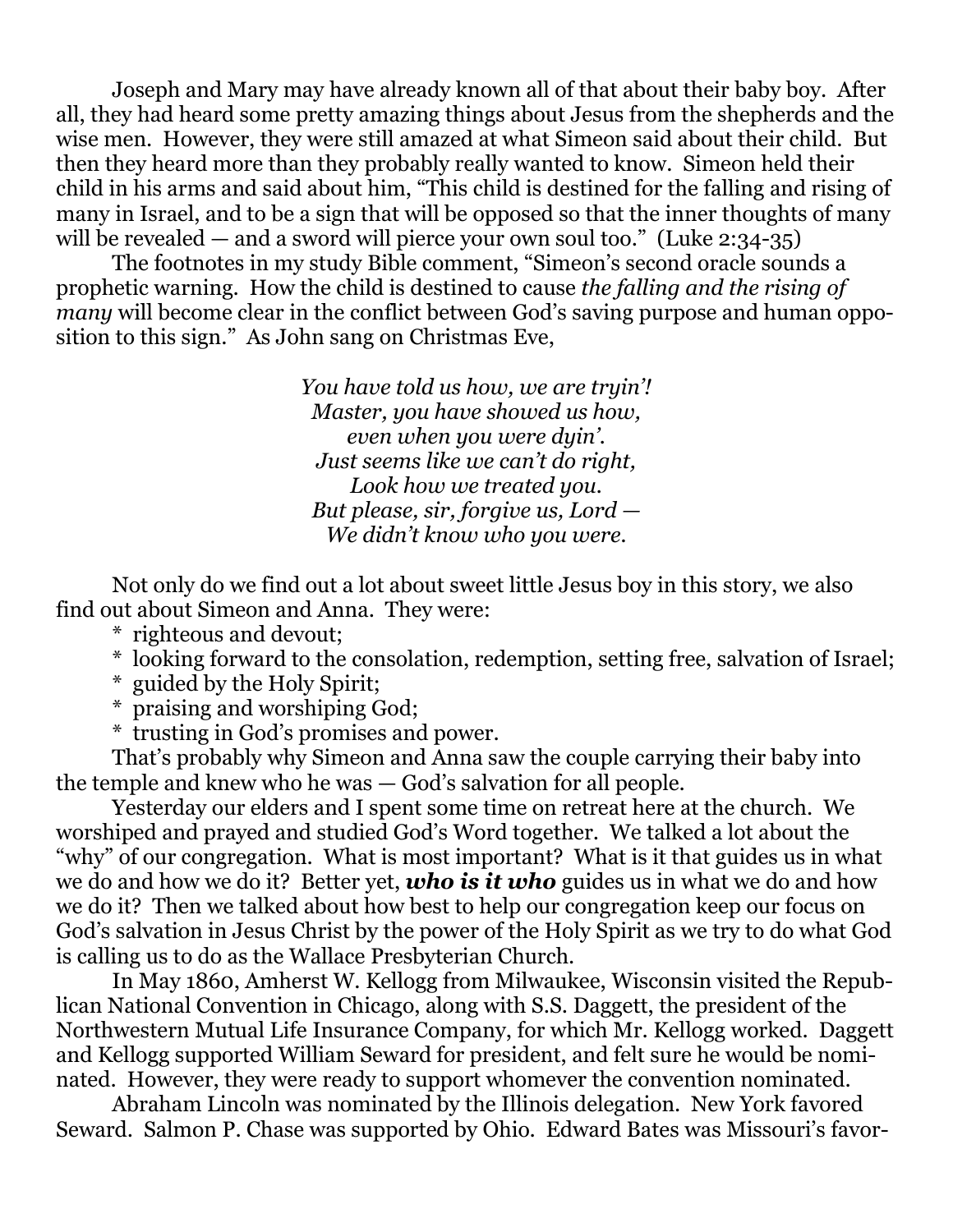ite son and Pennsylvania presented Simon Cameron. No candidate received the necessary majority on the first ballot, but Seward was in the lead. Before the second ballot was cast, Cameron withdrew and his votes went to Lincoln, who now had almost as many votes as Seward. When the second ballot was counted, Lincoln was two votes short of the necessary number to be nominated. Just before the third ballot was about to be taken, a Mr. Cartter from the Ohio delegation got up and shouted, "Ohio changes four votes from Salmon P. Chase to Abraham Lincoln."

Mr. Kellogg said the crowd was so big, they were pressed together so that they could hardly move. Nevertheless, Mr. Daggett "danced up and down like a boy." A man standing near them, with tears streaming down his face, shouted, "I can't help it! I can't help it! I've been working for him a week and I didn't really hope for it." Nearby an old man shouted at the top of his voice, "Glory, Glory Hallelujah! Now Lord, lettest Thou thy servant depart in peace for mine eyes have seen the redemption of *Egypt*." (which is what the southern third of Illinois had been called)<sup>1</sup>

That old man at the Republican National Convention obviously had high hopes for Abraham Lincoln as his party's nominee, since he quoted old man Simeon's words in the temple in Jerusalem. Simeon's song of praise is known as the "Nunc Dimittis," from the Latin for the first words, "Now you are dismissing . . ." The Nunc Dimittis has been used in daily evening prayers since the 4th century A.D. In a sense, as Simeon stood there in the temple that day and held God's salvation in his arms, he was saying, "Now I can die in peace, because I have seen God's promises of redemption and salvation for all people come true."

You might think John's solo on Christmas Eve was an old African-American spiritual. Actually, "Sweet Little Jesus Boy" was written in 1934 by Robert MacGimsey, a white man from Louisiana. He worked to preserve and make accessible African American folk music from the South. According to one source, Mr. MacGimsey wrote "Sweet Little Jesus Boy" after walking past crowded speakeasies in New York City during the Great Depression on Christmas Eve 1932. He described the song as picturing an aging black man whose life had been full of injustice "standing off in the middle of a field just giving his heart to Jesus in the stillness."<sup>2</sup>

Many artists have recorded this beautiful but haunting song. One music website notes that most recordings take liberties with the lyrics. When John sang the second verse on Christmas Eve, he said, "Long time ago, you were born, Born in that manger low, Sweet Little Jesus Boy. The world treated you mean, Lord, and it treats me mean too, But that's how things are down here — We didn't know who you were."

But there's another version with a different last line for that verse — "The world treated you mean, Lord, and it treats me mean too, But that's how things is down here — *We don't know who you is*."

Simeon and Anna see the Sweet Little Jesus Boy for who he really is — God's salvation for all people. The question is, do we look at this Sweet Little Jesus Boy and see him for who he really is? And, if we see him for who he really is, will we welcome him and live accordingly?